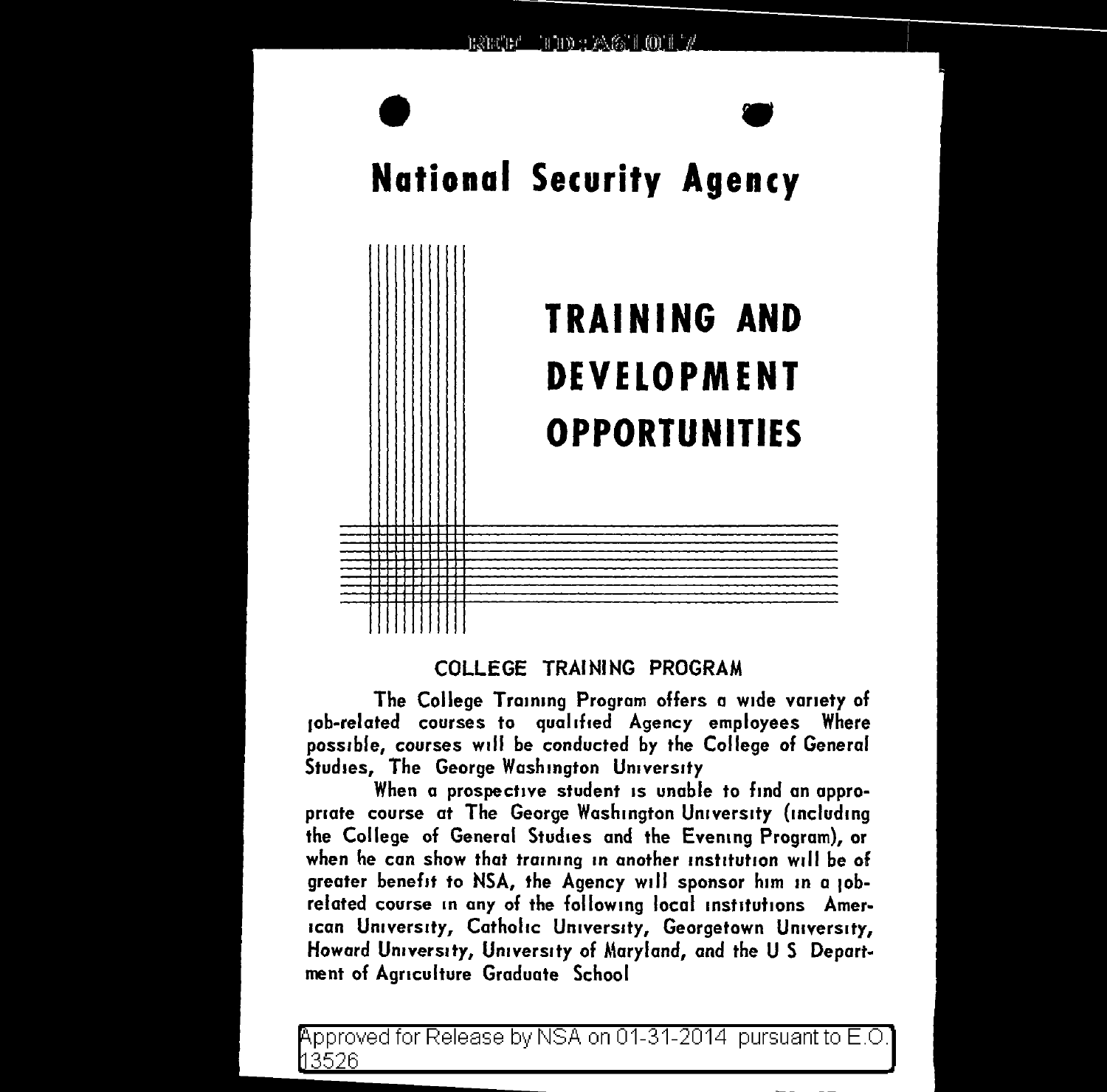Any exployee may, with the approval  $R$ FIFS manduat 61017 supervisor,  $a \rightarrow b$  for Agency sponsorship to attend  $\bullet$  threesemester-hour course (not to exceed \$50 00 1n cost) which 1s related to his official duties and for which he has the necessary educational background

An employee who wishes to take a course in the College of General Studies, The George Washington University, which 1s not related to his present job may be accepted for such course if he pays his own tuition Such student may be granted the necessary time off to attend classes

Department of Defense Appropriation Act, 1955, Section 730 limits military participation in the College Training Program as follows No appropriation contained in this Act shall be available for the payment of more than 75 per centum of charges of educational institutions for tuition or expenses for off-duty training of military personnel, nor for the payment of any part of tuition or expenses for such training for commissioned personnel who do not agree to remain on active duty for two years after completion of such training

With the above military exception, NSA will pay all tuition costs 1n excess of \$11 00 for those selected for Agency sponsor· ship Additional costs, such as laboratory fees, books, and miscellaneous expenses, must be paid by the student

As a guarantee of sincerity and good faith and to protect the interests of the Government, each employee accepted for an Agency-sponsored course must agree in writing that he will reimburse the Government for the cost of tuition should he drop his course for purely personal reasons In no event will there be a refund of tuition to a student who 1s Agency sponsored and drops a course for any reason Refunds to ind1v1duals enrolled at their own expense will be made in accordance with school regulations

The following types of courses were offered last semester English compos1t1on, public speaking, Russian language, area studies, and mathematics

## ADVANCED UNIVERSITY STUDY PROGRAM

The Advanced University Study Program offers to a small number of serious, properly qualified civilian and military employees grants of time and money to carry on part-time study in local educational institutions in fields directly related to their Agency 1obs

Applicants for Agency assistance must meet the following requirements

a  $\Box$  The beginning date of Agency sponse hip they must have computed at least two years of Agency service. In computing this time, military and civilian experience both in NSA and in the Service Cryptologic Agencies, may be counted

b They must have a bachelor's degree and have been previously engaged 1n graduate study

Absence from duty to attend classes may be authorized for not more than eight hours per week per person for not more than two consecutive terms or semesters A new application must be submitted for each add1t1onal term

The Agency will pay registration and tuition fees for those selected for training

Under some circumstances Agency support may be given to permit an employee to carry on research or study under the direction of a university faculty, even though he 1s not attending formal classes Each such case will be decided on its merits

Applications must reach the Chief, Training D1v1s1on, at least 40 days before the proposed training will begin

Persons selected for training under this Program must make their own arrangements for acceptance and enrollment at the University They must also agree, in writing, to continue to serve the Agency for a specified minimum period of time or to reimburse the Government for the cost of the training

## NSA FELLOWSHIP PROGRAM

The NSA Fellowship Program offers an academic year of graduate study to carefully selected career employees in fields directly related to their work

The recipient of a Full Fellowship is granted an academic year of leave to attend the university of his choice He receives his regular salary and has his tuition and other fees paid by the Agency

The recipient of a Partial Fellowship also receives an academic year of leave plus salary while attending the university of his choice, but he must pay tuition and other charges himself

Selection has already been made for the 1954-55 schoolyear Five Full Fellowships and five Partial Fellowships were awarded